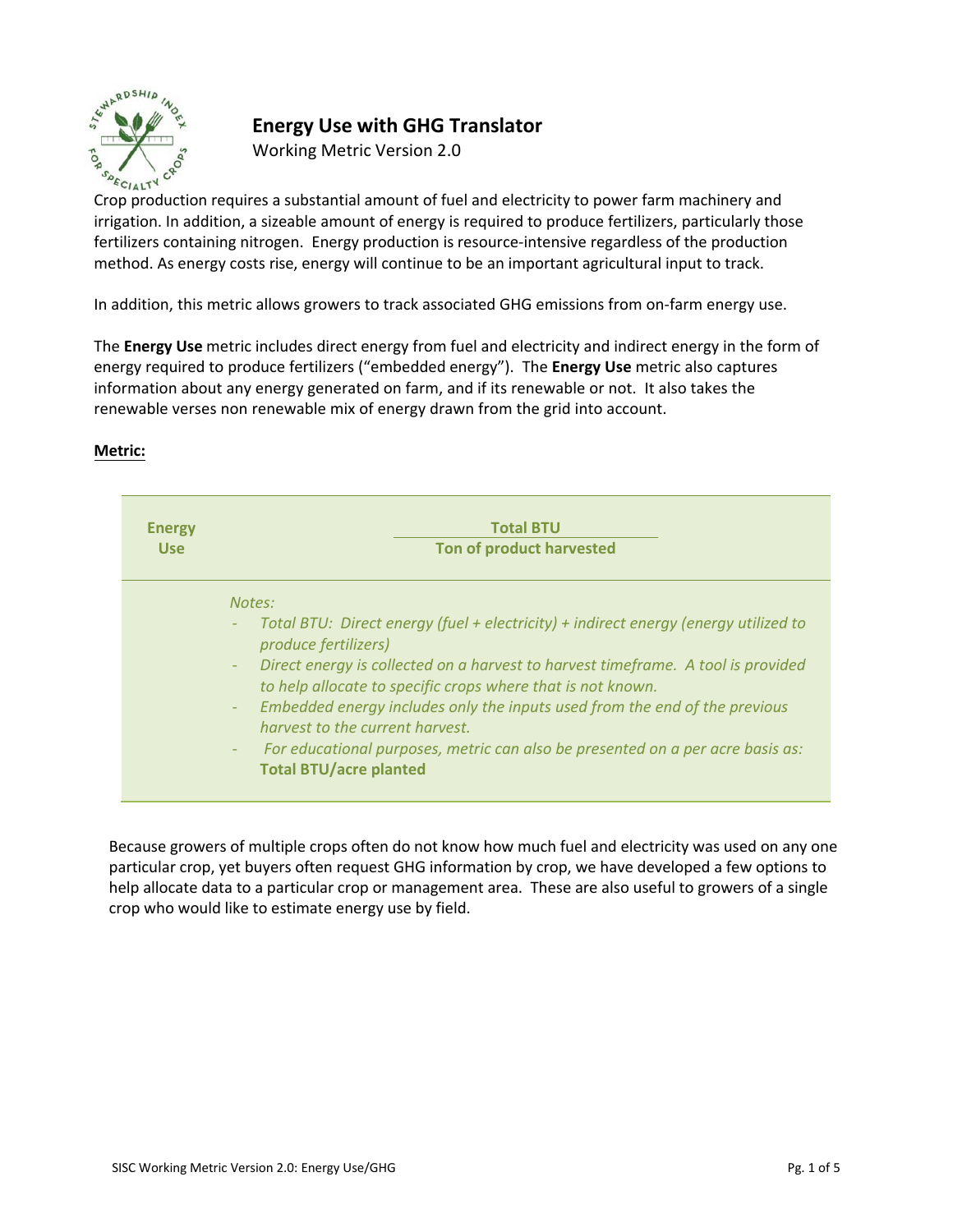# **Technical Notes:**

## **Electricity**

- All electricity is included whether purchased or generated on-site.
- Electricity data at the farm or SISC Management Area level is allocated following the allocation method described below.
- Electricity data is collected in kilowatt hours (kWh), as this is how it is typically reported on utility bills. It will be converted to BTUs using the standard conversion of 3412.3 BTU/kWh.

## **Fuel**

- Fuel for stationary equipment and off-road mobile farm equipment is included. On-road vehicle fuel is not included.
- Fuel data at the farm or SISC Management Area level is allocated following the allocation method described below.
- Fuel energy values are converted to BTUs using data from the EPA's Greenhouse Gas Inventor
- Electricity is included whether purchased or generated on-site.
- Fuel used by contractors to perform contracted services is included. Data is not required to be collected from contractors, but rather can be estimated using the allocation method described below.

# **Allocation Methods**

There are two ways to allocate energy from the whole farm down to the specific crop level. It is important to note the goal of the weighting exercise is to determine relative usage among crops, not to estimate actual usage.

The first option for allocating whole farm energy use information down for fuel and electricity is by Acre-Days, which allocates energy by the number of days the chosen crop was in the ground (prep to harvest). That is taken against other crops and/or the non-reporting area to allocate out energy use.

The second option for allocating fuel and electricity uses management information to determine *approximate weighting factors which are then applied to the user's actual data for fuel and electricity totals* to estimate use by crop. This is done by capturing information about activities and numbers of passes of each activity by category per crop. The activities are weighted according to time spent and fuel used (see below). This second option provides the grower with a slightly more involved process and results by crop.

# **Fuel**

 ${Fuel_{Crop}}_A = (Weight \cup \{ \text{Lting Factor}_{Crop} \mid X \text{ Actual Fuel Use}_{Farm}) + Fuel_{contracted \text{ Services}}$ 

Where:

Weig $\Box$ ting Factor $_{\mathit{Crop \,} A} = \sum\limits Fuel \, Estimate_{All} \, \mathit{Crops}$ Fuel Estimate<sub>Cron</sub>  $\alpha$ 

 $1$  US E.P.A. Office of Air and Radiation, "Direct Emissions from Mobile Combustion Sources", Climate Leaders Greenhouse Gas Inventory Protocol Core Modular Guidance, EPA 430-K-08-004, May 2008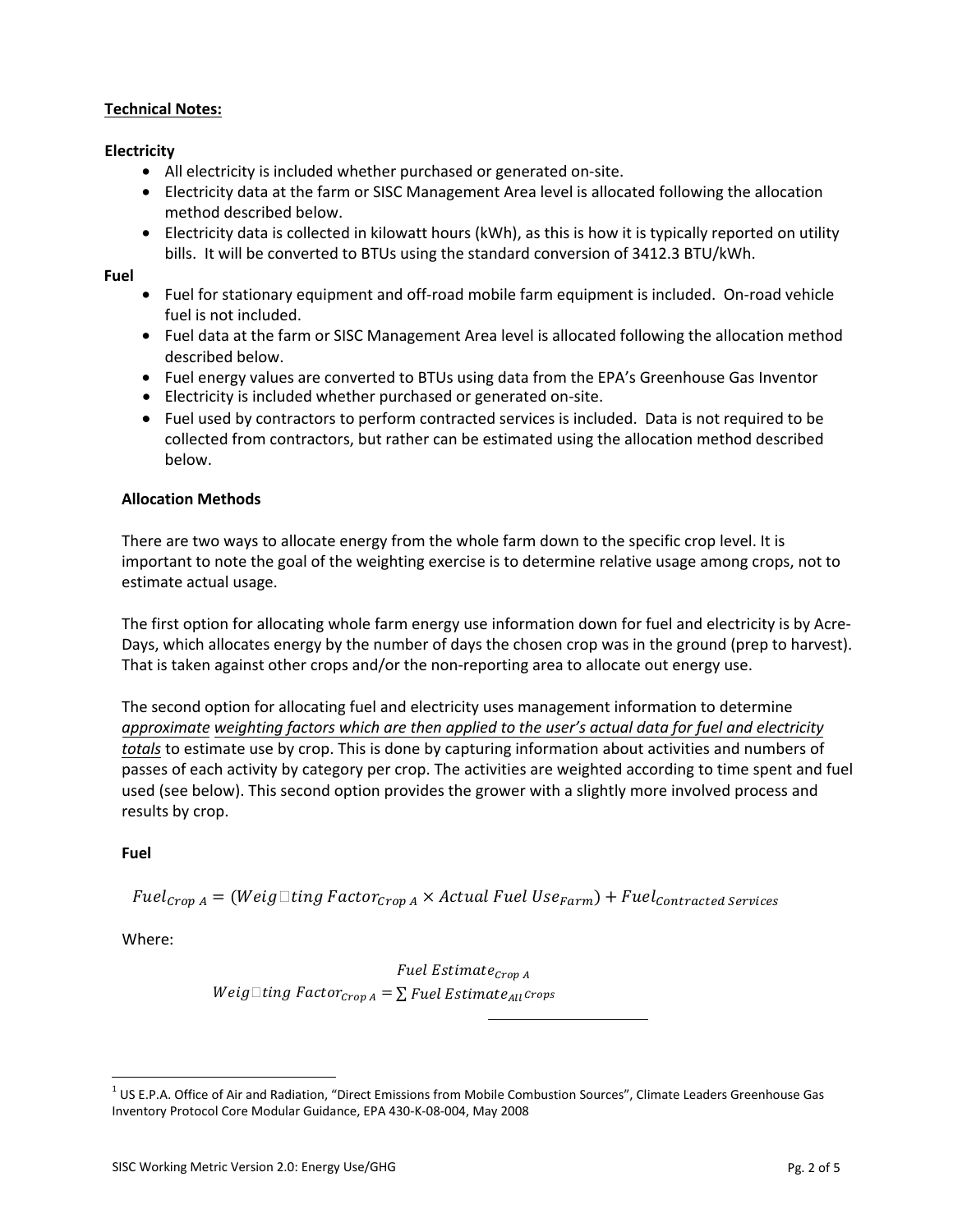#### Fuel Allocation

Fuel estimates used in the weighting factor equation above are derived by summing the approximate fuel usage for several categories of activity. To minimize data requirements, this approach is only applied to diesel use. The weighting factors developed for diesel are then applied to any other fuels used. Users are given the option of manually adjusting the weighting factors for other fuels if they know the diesel factors are not representative of, for instance, their gasoline use.

The following equation illustrates how fuel estimates for each activity categories are derived and then summed:

$$
Full Estimate_{\text{Crop A}} = \sum (HP_{\text{tractor}} \times SFC_{\text{tractor}} \times Time_{\text{operation}} \times Number_{\text{operation}}) + Fuel_{\text{irrigation}}
$$

Where:

 $HP_{\text{tractor}}$  = Tractor Horsepower (entered by user)  $SFC<sub>tractor</sub>$  = Specific Fuel Consumption = Fuel Efficiency (gal/hr)/ Horsepower A default value of .0793 gal/hr-hp is used unless the user specifies another value for fuel efficiency, horsepower, or specific fuel consumption<sup>[2](#page-2-0)</sup>

Time<sub>operation</sub> = Approximate time per acre for that category of activity. Values for this were derived by averaging values of activities for each category from the UC Davis Cost Return studies for tomatoes, potatoes, strawberries, and romaine lettuce hearts, as listed in Table 3.

| <b>Average Operation times for Activity Categories</b> |                                   |  |
|--------------------------------------------------------|-----------------------------------|--|
| <b>Operation</b>                                       | <b>Average Time</b><br>(hrs/acre) |  |
| Land preparation                                       | 0.27                              |  |
| Planting                                               | 0.44                              |  |
| Fertilizer application                                 | 0.28                              |  |
| Pest and weed control                                  | 0.39                              |  |
| Other cultivation practices                            | 0.44                              |  |
| <b>Harvesting</b>                                      | 0.89                              |  |

**Table 3.**

Number<sub>operation</sub> = Number of operations made by that tractor type for each activity category (entered by user)

Fuelirrigation = Fuel used by irrigation pumps. See *Irrigation Pumps* below.

#### *Contracted Services*

Fuel used by contractors to conduct contracted services is estimated using the same approach as above. Users are asked to estimate tractor type and horsepower for each activity. Fuel for aerial applications is included in contracted services.

<span id="page-2-0"></span> $2$  This Specific Fuel Consumption value is the median of the values provided in: Grisso, et al. "Predicting Tractor Fuel Consumption." University of Nebraska – Lincoln. 2004[. http://digitalcommons.unl.edu/biosysengfacpub/164](http://digitalcommons.unl.edu/biosysengfacpub/164)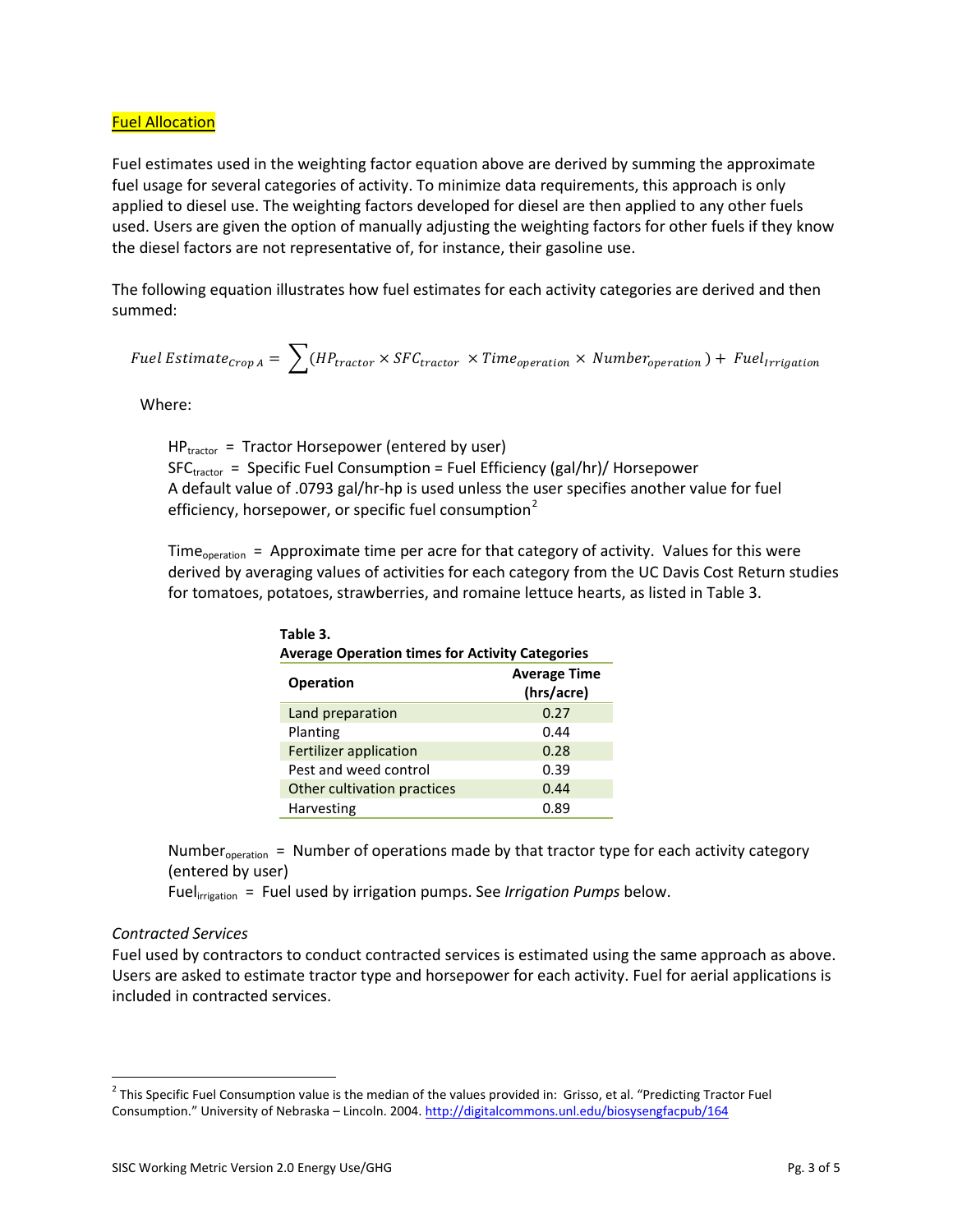### Electricity Allocation

Similar to fuel, electricity is allocated by deriving weighting factors for each crop. As electric irrigation pumps consume a significant portion of the electricity used on most farms, weighting factors are derived by estimating electricity use by each electric pump, attributing it to crops watered by each pump according to the water quantities pumped.

### *Irrigation Estimates*

The equation for calculating irrigation energy is:

$$
Irrigation Energy_{BtU} = \frac{\left(Lift_{feet} + Pressure_{PSI} \times 2.311\right)}{Efficiency_{pump} \times Efficiency_{power}} \times \frac{Water\ Quantity_{acreinc} \times 27,154}{60 \times gpm}
$$

Where:

2.311 = the standard conversion factor from psi to feet of water (a measure of pressure) 3,960 = the standard conversion factor from feet of water to horse power: hp = gallons per minute/3960. We assume gpm is 1.

Efficiency<sub>pump</sub> = 0.58, an average taken from research published by the Texas Agricultural Extension Service (Table 3.[3](#page-3-0)  $\sum_{i=1}^{n}$ 

Efficiency<sub>power</sub> = Power efficiency values for the following energy sources are used:

- Electricity = 85%
- $\bullet$  Diesel = 30%
- Natural gas = 20%

27,154 = the standard conversion from acre inches to gallons

60 = minutes per hour

 $gpm = gallons$  per minute. A value of one is assumed.

<span id="page-3-0"></span><sup>&</sup>lt;sup>3</sup> New, L. Pumping Plant Efficiency and Irrigation Costs, Texas Agricultural Extension Service. See<br>http://itc.tamu.edu/documents/extensionpubs/L-2218.pdf.

<span id="page-3-1"></span> $<sup>2</sup>$ ihid</sup>